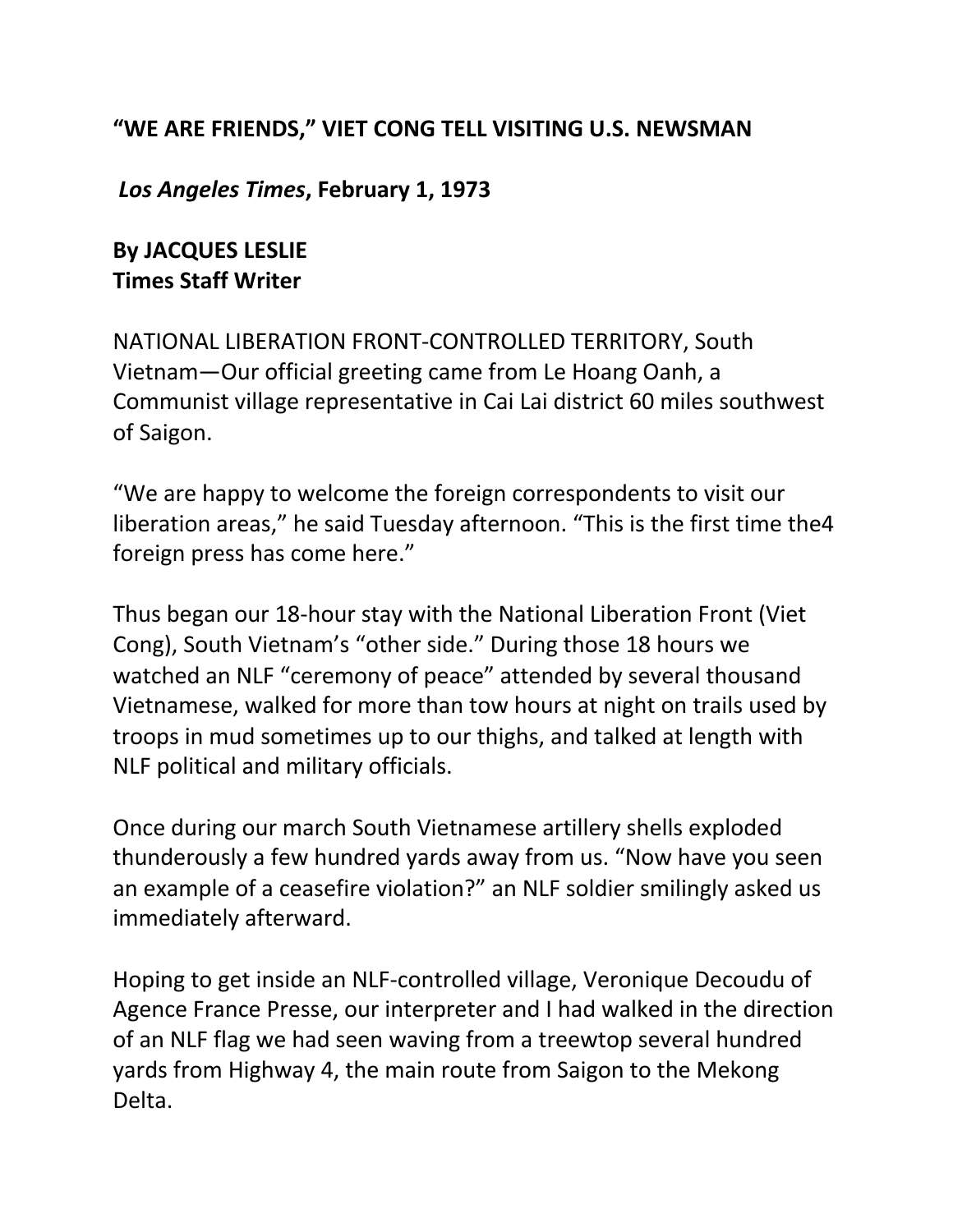We first passed a house with a government flag, then several with no flags, then many with NLF flags. Soon we attracted a group of about 25 people, some of whose startled glances showed that foreigners were not a common sight here. Still, most people were remarkably friendly.

**Leslie, a member of the Times bureau in Saigon, is the first American correspondent to have entered and returned from Viet Cong territory in South Vietnam.\_\_\_\_\_\_\_\_\_\_\_\_\_\_\_\_\_\_\_\_\_\_\_\_\_\_\_\_\_\_\_\_\_\_\_\_\_\_\_\_\_\_**

We asked to see village leaders, were loaded into a sampan and taken down a stream. When word spread that we were journalists, people waved NLF flags as we glided by.

Suddenly we saw a few young barefoot soldiers in blue or black pajamas. The rifles they carried included American-made M-16s, carbines, and most notably, Chinese-made AK-47s. We knew that we had arrived.

Soldiers waved and called ashore. We then marched along a path as the number of people trailing us constantly grew. They seemed pleased by the surprising catch they had made in the midst of their village. We were led to Oanh, the village representative, who asked for our name cards. After we turned them over, he gave his welcoming statement, which was greeted by cheers. We were stunned by our ease in moving to the other side. A woman handed each of us iced tea.

Everywhere we looked there were NLF flags. We were told we were in Binh Phu village, a 100% NLF-controlled community of more than seven square miles and a population of 6,800.

Oanh quickly outlined an afternoon tour for us, then took us to see examples of destruction caused by an NLF soldier and a few children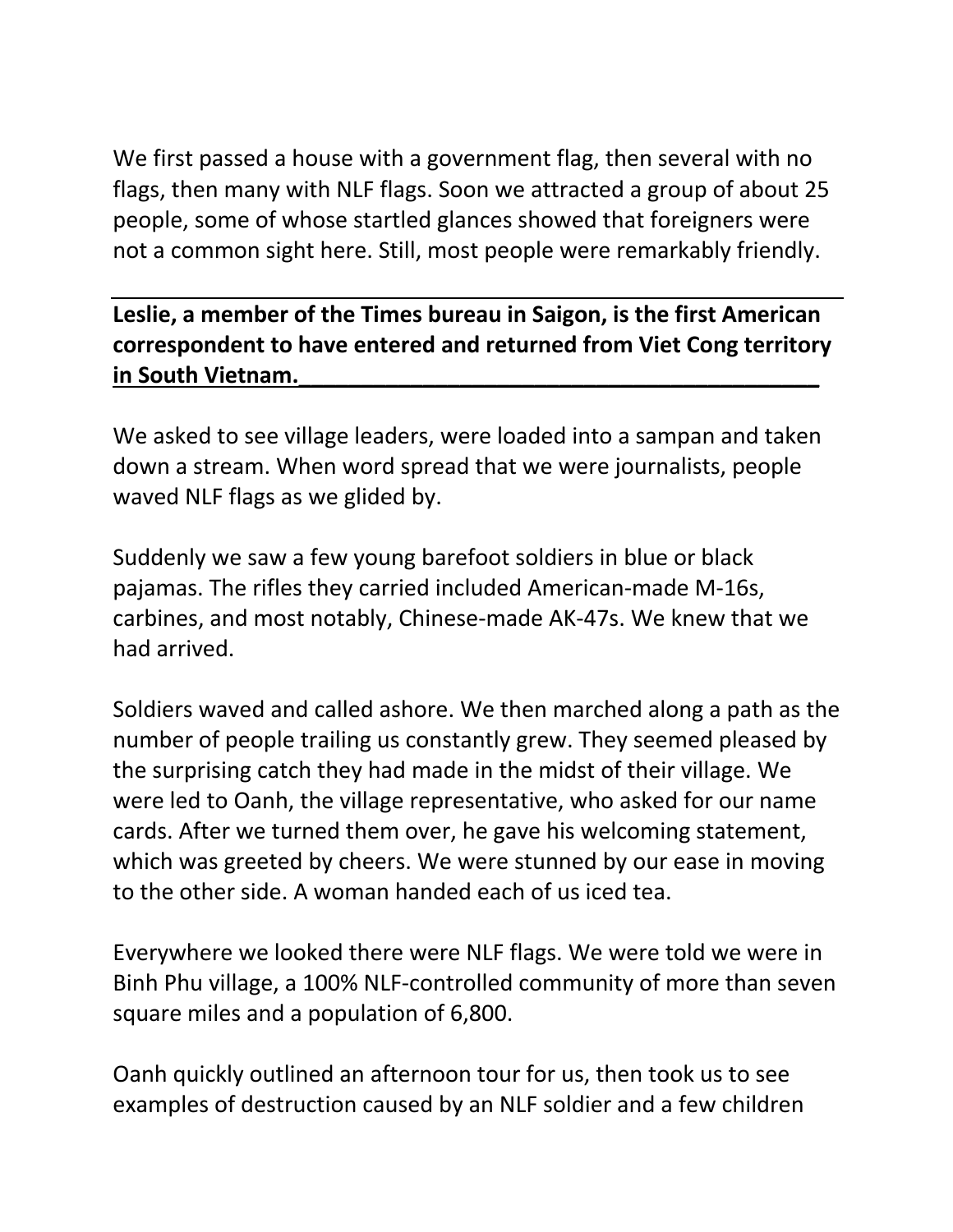carrying flags on long bamboo poles as the tour's trail constantly grew longer.

Oanh showed us houses burned to their foundations, shattered rooftops and bomb creaters. Though he said much of the damage had been done since the ceasefire began, this did not seem creditable. One bomb crater filled with brackish water obviously had not been made in the last three days, despite our host's claims to the contrary.

A few people spoke heatedly to us as we passed. We learned later that they had mistaken us for members of the International Commission of Control and Supervision set up in the Paris ceasefire agreements, and were demanding payment for war damage done to their houses. The ICCS has not yet begun working outside Saigon.

Most villagers were jovial and relaxed. They displayed no fear of being discovered or attacked even though we could see battle smoke twisting up a few miles away. They seemed proud when we took pictures of them with NLF flags.

Oanh asked us to sit down inside a pagoda partly destroyed by bombing or shelling. At least 50 to 60 people gathered around. Oanh then made what seemed to be a formal statement: "The people are happy to receive all journalists, including those who work for the rebel government of Saigon, but on the sole condition that they do their job fairly."

A man whispered in Oanh's ear, and he announced that we could now take notes. Then he said he was willing to answer questions.

We asked what his job as village representative entailed.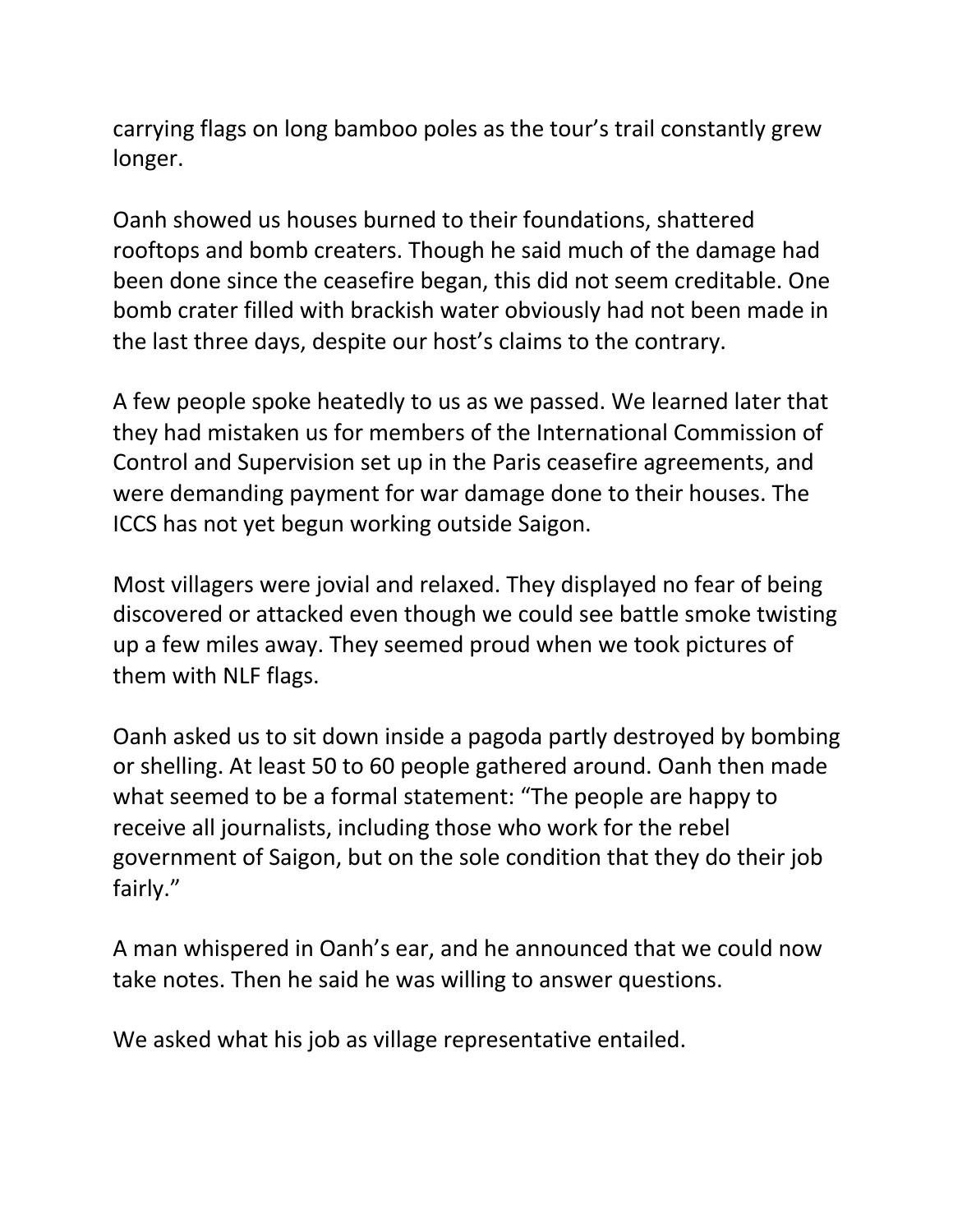"My function is to command politically and militarily with the goal of conquering the American aggressors," he said.

Then we asked how many people were memembers of the NLF in the village. "Because this is a question of defense," Oanh said, "I can't say how many people there are. But I can say the front represents the whole population of the village, all religions ,and also men who work with the Saigon government."

In the mist of our questioning someone handed Oanh a slip of pink paper. It has obviously come by messenger from higher-ranked cadres, who were informed of our presence. Oanh read it, then said, "The members of this village are very happy to invite you two journalists to spend the night here to celebrate together a ceremony of peace."

Somewhat overwhelmed, we quickly accepted, and the people followed Oanh's lead in applauding. After another formal statement, in which we were told to write "what our conscience dictates," we left the pagoda and were hailed by another group of villagers. "Welcome the correspondents!" they chanted. "Welcome peace! We support pe4ace! Welcome!"

The remarkably tight organization of the village was now becoming apparent. Wherever we walked for the next hour, people hailed us on a cue from a cadre with "Welcome!" Word of our presence had been passed throughout the village. Youths suddenly appearedto carry our packs and help us across gangplank-like bamboo crossings that stretched between mud walls retaining rice paddies.

Although it was obvious that the treatment we received was not spontanenous, it also seemed that no villager carried out his assigned duty with a sense of being put upon. People seemed cheerful and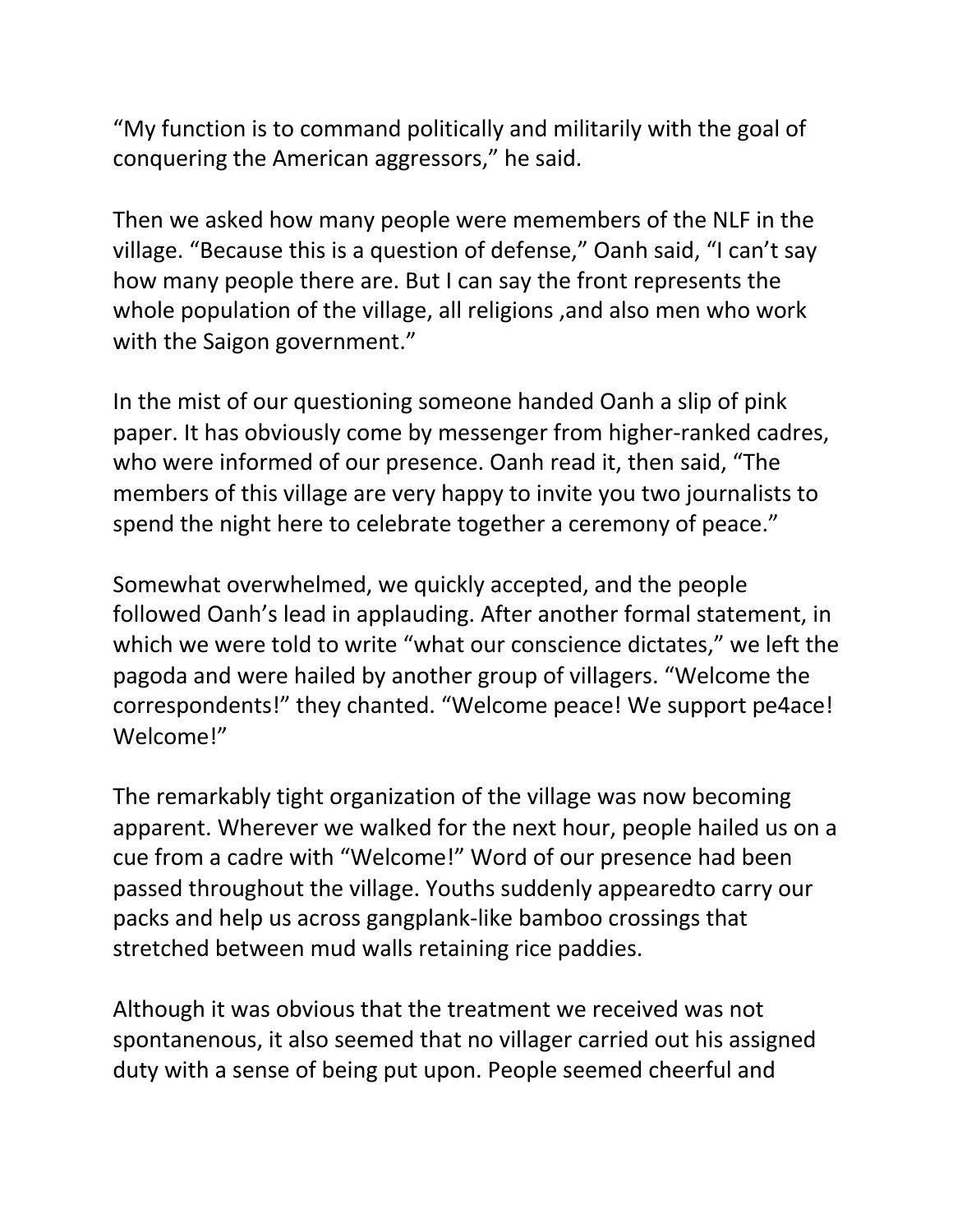respectful to one another. They exhibited grace and confidence in their actions.

The children who it was now clear had been assigned to carry NLF flags at the front of our parade seemed genuinely to enjoy it.

As we walked to a villager's house where we would have dinner, Oanh explained a bit of his background to our interpreter.

Oanh, 43, had been a member of the NLF for many years. He said he had been arrested by government troops in 1969, and paid a 50,000 piaster (\$125) bribe which resulted in his release from prison three months later. Villagers donated the money, he swaid.

Oanh carried a flashlight, radio and lighter, all of which he said he had taken off bodies of soldiers of the American 9<sup>th</sup> Infrantry Division in 1969. Oanh lost his right thumb when it was struck by shrapnel in combat against that unit the same year.

Whenever the interpreter referred to the "VC" or "North Vietnam," Oanh corrected him, saying that the proper terms were the National Liberation Front and the Democratic Republic of Vietnam.

With at least 20 villagers huddled inside the tiny earthen-floored house, we and Oanh had a chat. Oanh stated what became a continual theme of our visit to the other side—would we write the truth?

"You came here unexpectedly," he said. "We have nothing to hide. We hope that what you see is the truth." He then asked us if we had believed what we had seen so far. We said we had been impressed.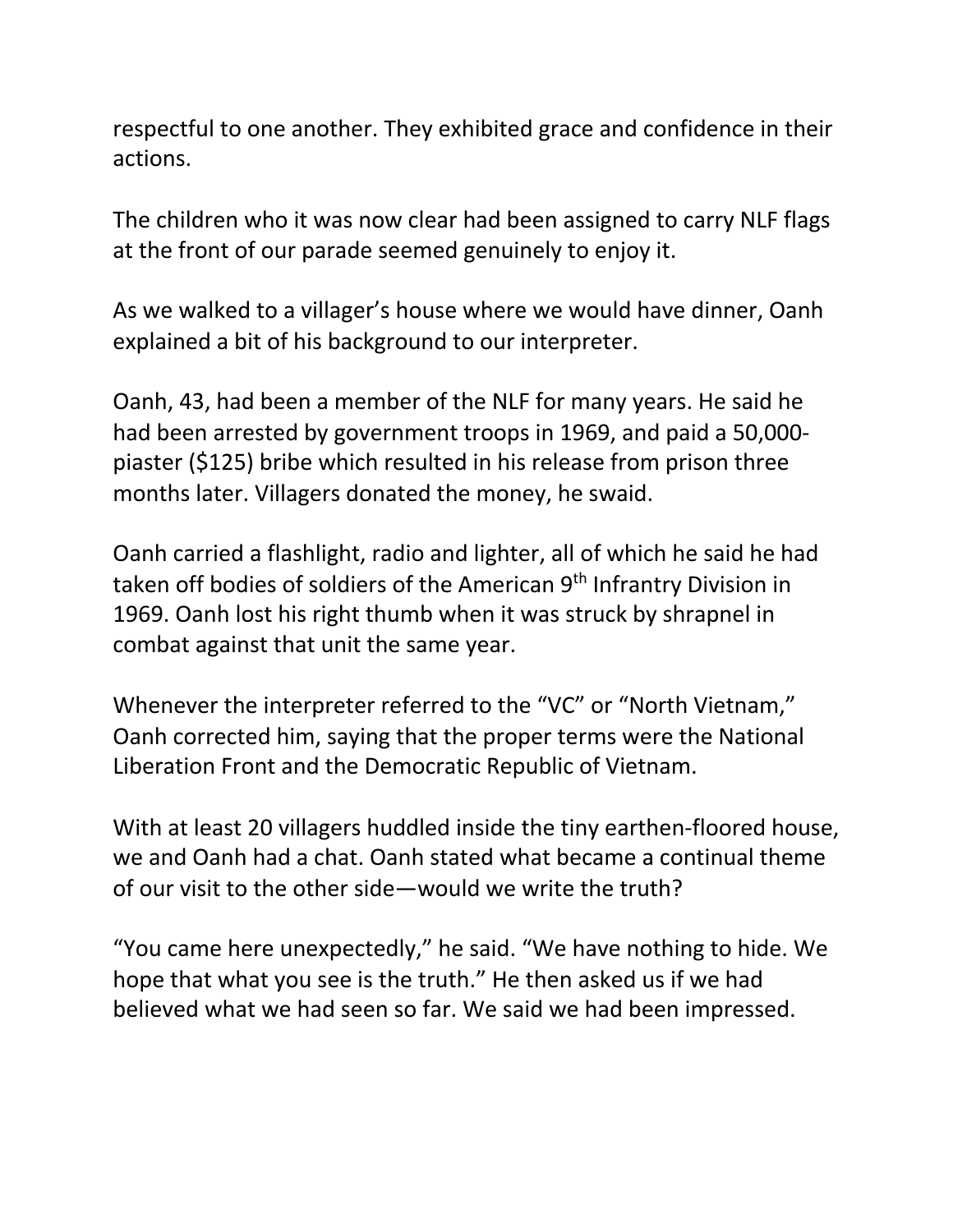He asked Veronique what the French Communist Party flag looked like, then asked both of us what parties we belonged to. I answered that as a journalist I did not belong to any party.

During our dinner I asked Oanh how he felt about eating with an American after having fought against the United States for so many years.

"We consider that there are two kinds of Americans," he said. "One we call imperialists, who come with bombs and weapons to kill our people and destroy our land. They are our enemies..

"However, the ceasefire is an agreement of reconciliation and we don't see anyone as our enemy anymore

"The second kind of American we call peaceful and progressive. They do not come here to destroy or kill—they are people like Martin Luther King and the movie actress, Jane Fonda. We do not see them as our enemies, but as helping us. We really appreciate Americans such as those in the women's movement who prevent their sons from fighting in South Vietnam.

"You can recognize friendship easily. If we were not friends we would not sit down and eat at the same table. If we were not friends, we would not talk about the things we are talking about now," Oanh said.

We ate outside on a tiny table, lit by a kerosene lamp. The food was substantial and tasty—chicken, beef, soup and rice. This, we were assured, was a "special" meal.

Already tired by our trudge through rice paddies early in the afternoon, we were deflated when told the "peace ceremony" was another two miles away. The two miles turned out to be four.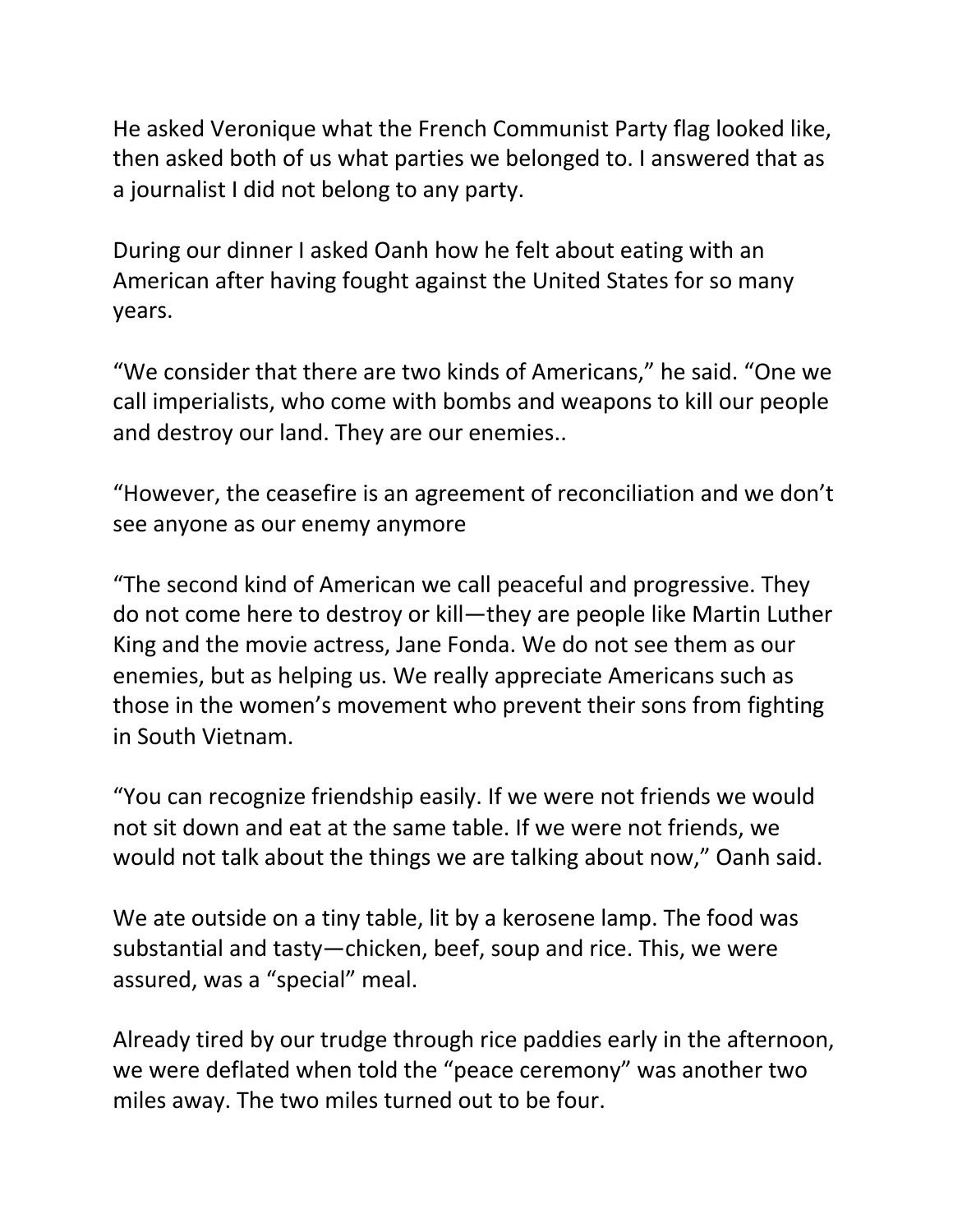By the time we began our after-dinner walk, there was no more sun only a moonless night. Our guides carried flashlights and the kerosene lamp, but they were not enough to prevent us from slipping off the mud walls into the paddies. To our companions, who seemed extraordinarily surefooted, our falls were amusing. They walked behind us, ready to grab us if we slipped.

We started off with a group of 10 or 15, but after an hour at least 100 people were marching behind us single file. Oanh said the meeting was called only three hours earlier in honor of our appearance, but the news had obviously spread. People waited on the trail until we passed by, then joined the end of the column. No one seemed surprised to see two Westerners.

Liaison cadres also waited at specific points on the route to direct us for a portion of the journey. We occasionally passed booby traps set for government soldiers just off the trail. The traps were marked by dead vines draped in front of the danger area.

There were also frequent breaks in the path, with only boards or poles to walk on for one or two yards. One gap was filled by a piece from a crashed American cobra helicopter.

Commenting on the use of these difficult paths by NLF troops, one cadre said, "We have no airplanes. We have no tanks. All we have are men with legs of brass and shoulders of steel. Those are our tanks."

At one point on our trek South Vietnamese artillery shells exploded a few hundreds yards from us. Everyone immediately hit the ground—I dove head first toward a ditch. "My god, what will we do now?" a woman yelled. "Where will we run? Please help me."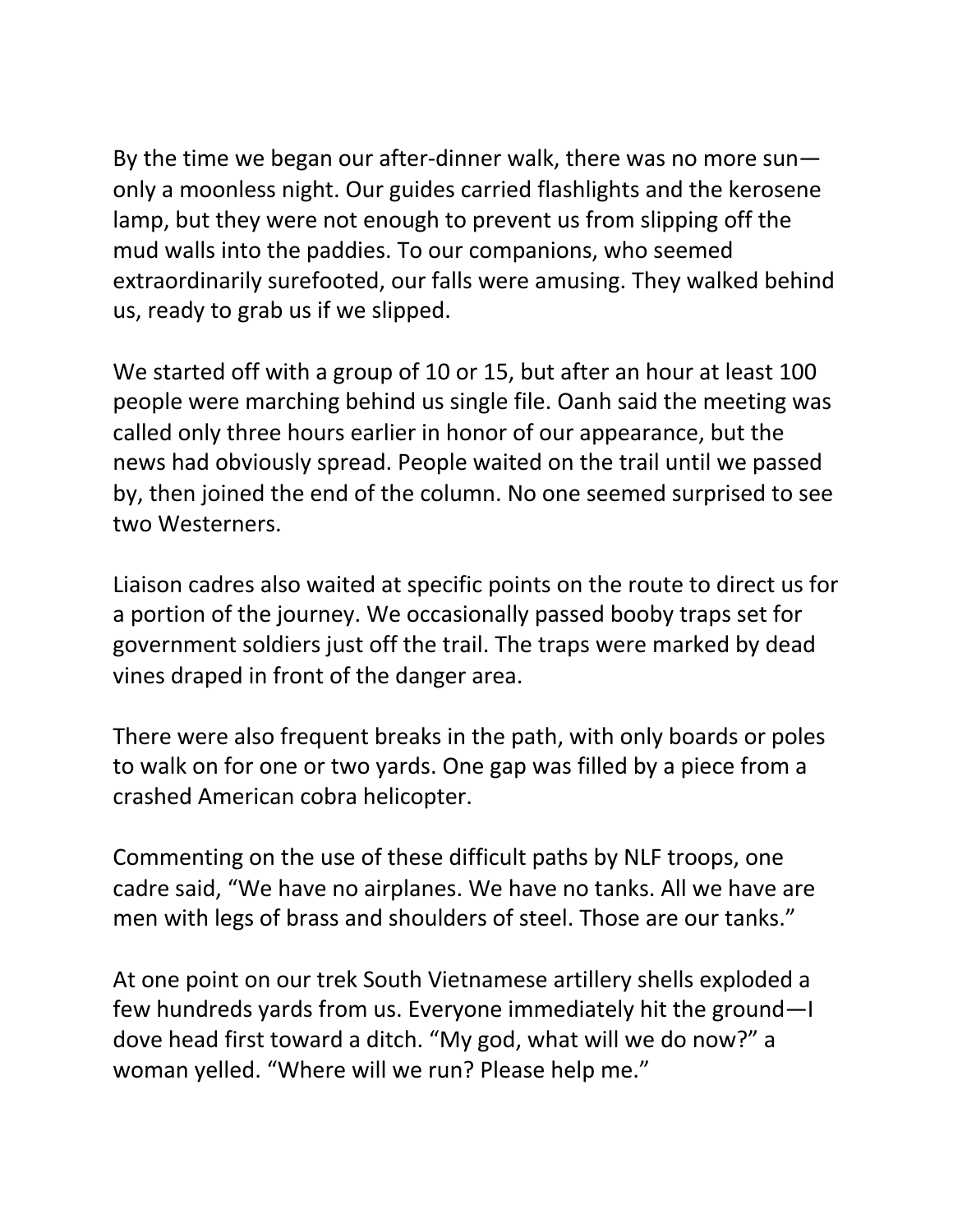Our guides led us to a nearby house where we rested. No one considered the shelling close enough to take refuge in bunkers.

Since the ceasefire began, "we never return fire unless they attack us," a cadre said. "But this is an outrage. I think they intend to provoke us."

The old man who lived in the house where we rested said it had been struck by shelling five times since 1965, and caught on fire three times.

A few minutes later we resumed our trek. Gaps in the trail became too large to be bridged by bamboo poles. We had no choice but to wade through muddy water; sometimes we sunk in the mud to our knees and had to be pulled out.

We reached the Ba Rai River, which three years ago was the scene of a bloody battle between NLF troops and the American 9<sup>th</sup> Infantry Division. Our guides said the NLF had sunk more than 20 American boats in that battle. We quietly paddled across in a sampan.

We soon heard voices on loudspeakers and knew we were close to the site of the ceremony. Just before we arrived a speaker announced that two foreign journalists were coming. As we walked into the clearing, applause greeted us, and photographers flashed our pictures.

Our guides said 6,000 people were there representing four villages and Cai Lay district town. It was impossible to tell whether that figure was accurate. The number was certainly in the thousands. People sat in trees as well as on the ground.

A month before, the ceremony site had been a rice field. Now it contained a makeshift stage with two sets of curtains. When we arrived, the curtains were open. An NLF flag—a yellow star against a ride and blue field—provided the backdrop.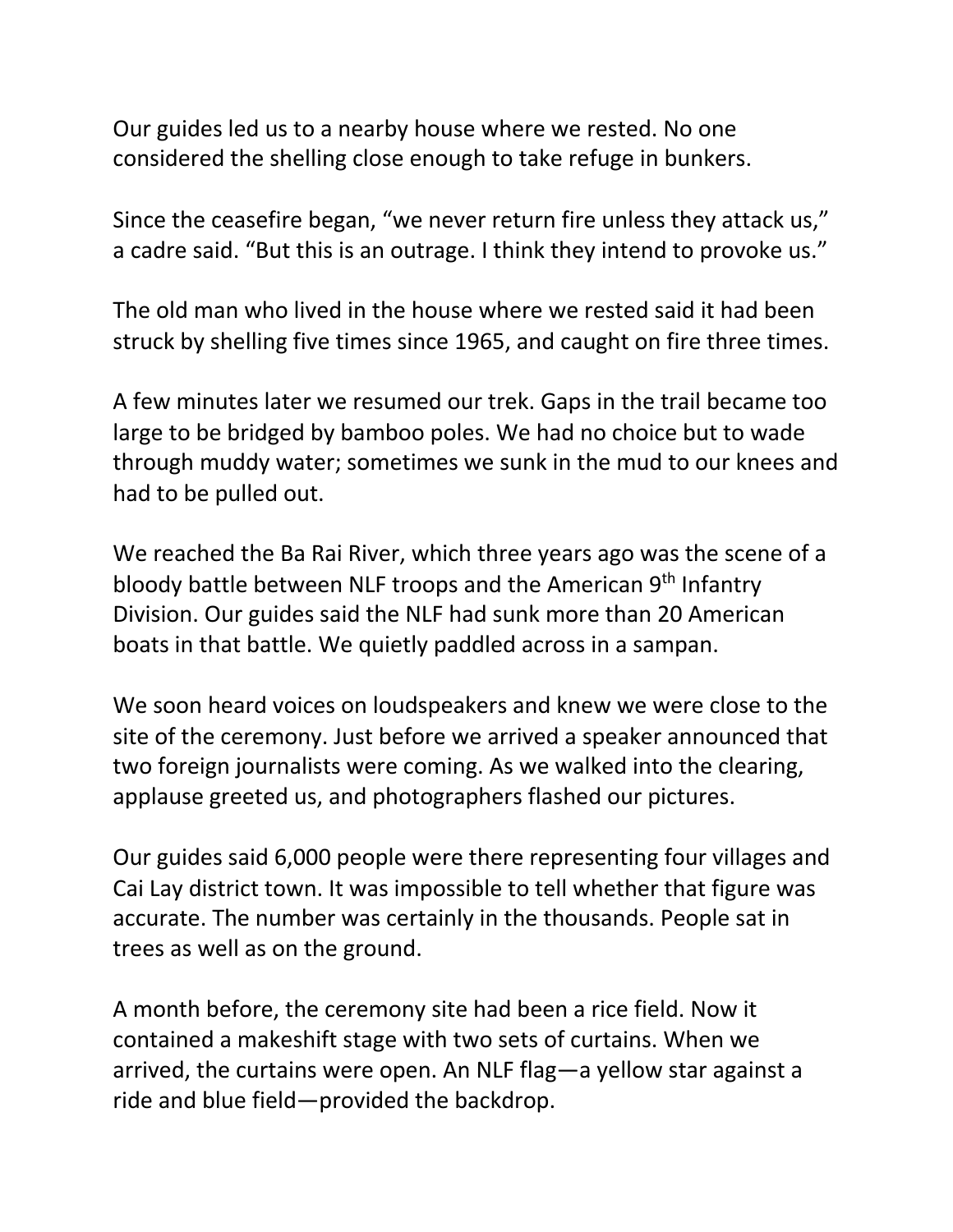Our entrance marked the end of the meeting's political session and the beginning of entertainment. This consisted of songs and skits. Songs included "Liberation Troops Going to War," "Enjoying Peace," "In Memory of President Ho," and "Salute to My Liberated Country."

Music accompaniment usually consisted of a generator-powered electric guitar and mandolin. Both male and female performers wore lipstick and heavy rouge.

The performances seemed somewhat derivative of China's model revolutionary operas, but they still had their own unique flavor. In one skit a young girl who supports the NLF chases a "Saigon government" village chief around the room after he tries to force here to pay him for painting a government flag on her wall.

Making fun of the government's efforts to put flags in as many places as possible, the girl asks, "What kind of flag is this that must be put everywhere—in the front of the house, in the back of the house, in the bathroom, and even on the floor of the boat, so that when you sit down you get paint on your pants?"

Once sentries alerted the audience that a plane was approaching and NLF officials covered all lights so they would not be seen from the air. A few minutes later about 15 distant artillery explosions could be heard. In neither instance did anyone at the performance show apprehension. Asked if he feared the artillery, an NLF cadre said only, "If it comes, it comes."

The entertainment continued after midnight and showed no signs of stopping. Our guides suggested we leave so that we would have a chance to talk to some high-ranking cadres. We had already concluded that NLF supporters never sleep.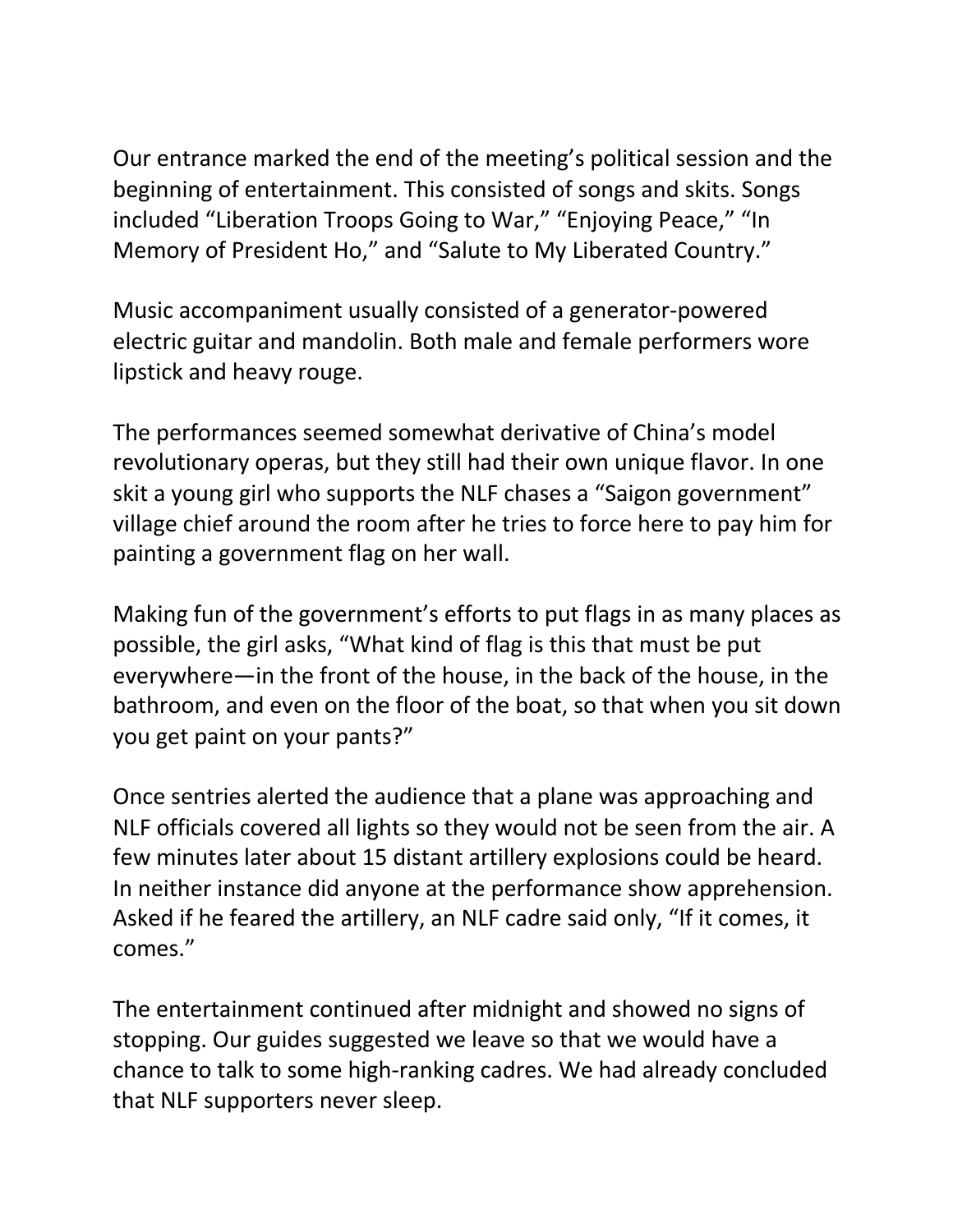We went on another walk, this one only 15 minutes, to the cadre's house. When we arrived, two men, one dressed in white and the other in black, were sitting at a long table waiting for us. Though they identified themselves only as village level cadres, their demeanor and the deferential attitude of others towards them indicated they were high-ranking province officials.

Both rather stern and reserved, the men submitted to an interview only after asking several questions of us.

"The Saigon government claims that it controls 90% of the population," one said. "When you write a story, do you report this statistic as fact?"

We answered that we gave sources for such statistics and tried to determine if they were true.

No matter how specific our questions were, the officials' responses invariably tended toward the rhetorical. For example, when we asked them to explain the elements of organization, one merely mentioned his own position, then said, "In this capacity, we would like to tell you that the fighting continues tonight when it was supposed to stop two days ago. We would like to tell you to make the people of the world understand the situation of our people."

A vague sort of diplomatic sparring sent on for almost two hours. At that point the discussion broke off and we were served yet another meal.

After eating, we were taken on another journey, this one mostly by motorized sampan on the Ba Rai River. As we puttered through the water, our NLF guide sang to himself and checked his position by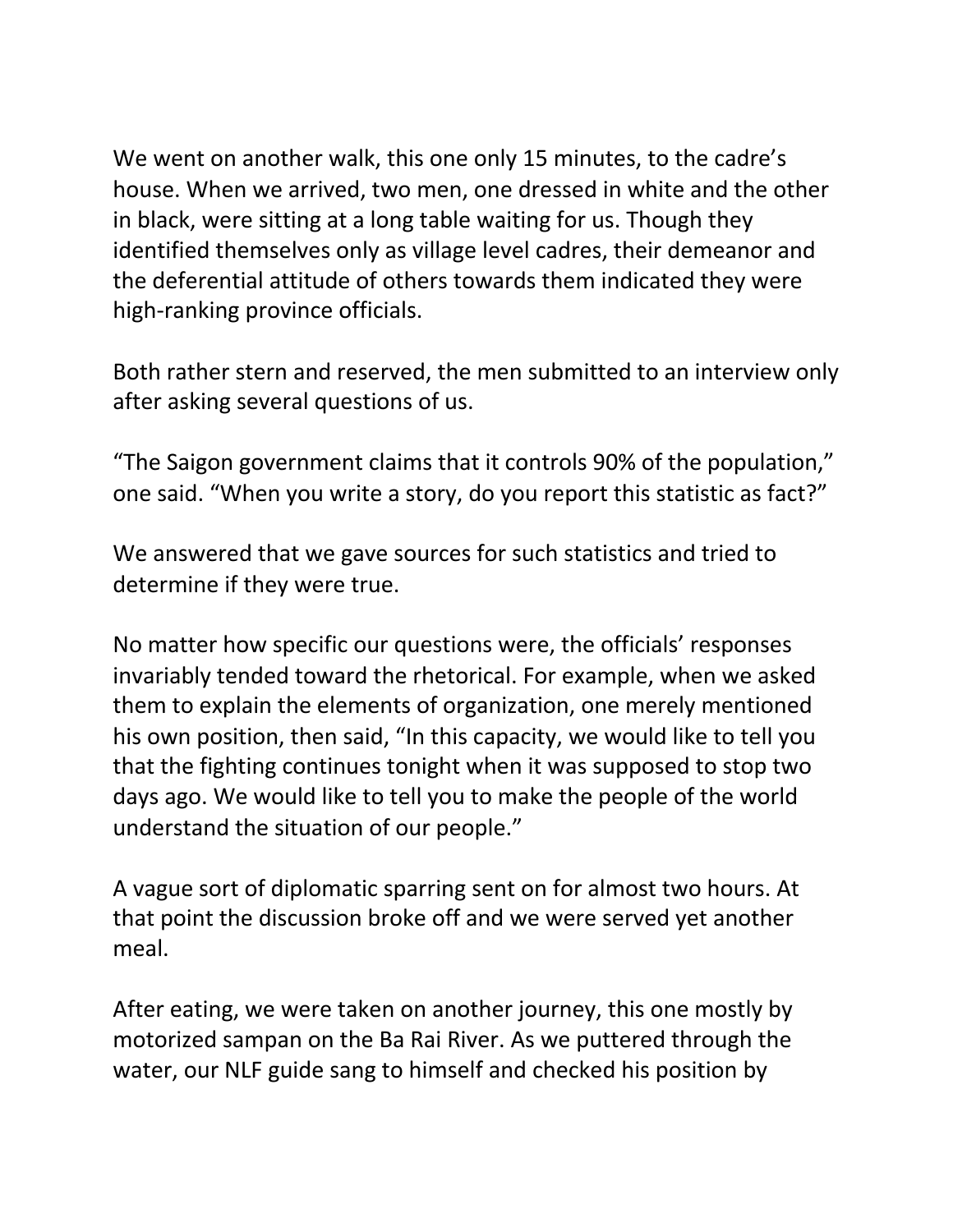shining a flashlight on the shore. In plain view of anyone who happened to be on either side of the river, we apparently were not in jeopardy.

The boat stopped at a house where we were to sleep for an hour before covertly being escorted back to the government side. Before we crawled onto wooden sleeping platforms, the NLF soldiers gave us large glasses of hot sweetened canned milk.

Our plan for returning to the government side was to get up at 5 a.m., then take a sampan up the Ba Rai River almost to the district town. We would then disembark and walk along the river bank to the town. We wanted to reach it half an hour before the 6 a.m. lifting of the curfew, and before the sun came up.

NLF soldiers had told us that our car, which we had left on the highway, had been towed away. It therefore was probable that someone was aware of what we had tried to do and might be looking for us.

Unfortunately, we overslept half an hour. By the time we and our escorts got into the sampan it was well past the lifting of curfew. Frightened, we knew we had no choice but to take the risk of being caught.

With sunrise rapidly approaching, the sampan's motor would not start for 15 anxious minutes. It finally came to life. But after a few minutes on the river the propeller became fouled by floating plants and the motor stalled. We tried to pull the plants away and paddle with our hands.

Finally the motor was restarted, then stalled again. Other sampan operators came to help us, and were surprised to find two Westerners in the boat. Fortunately, they said nothing.